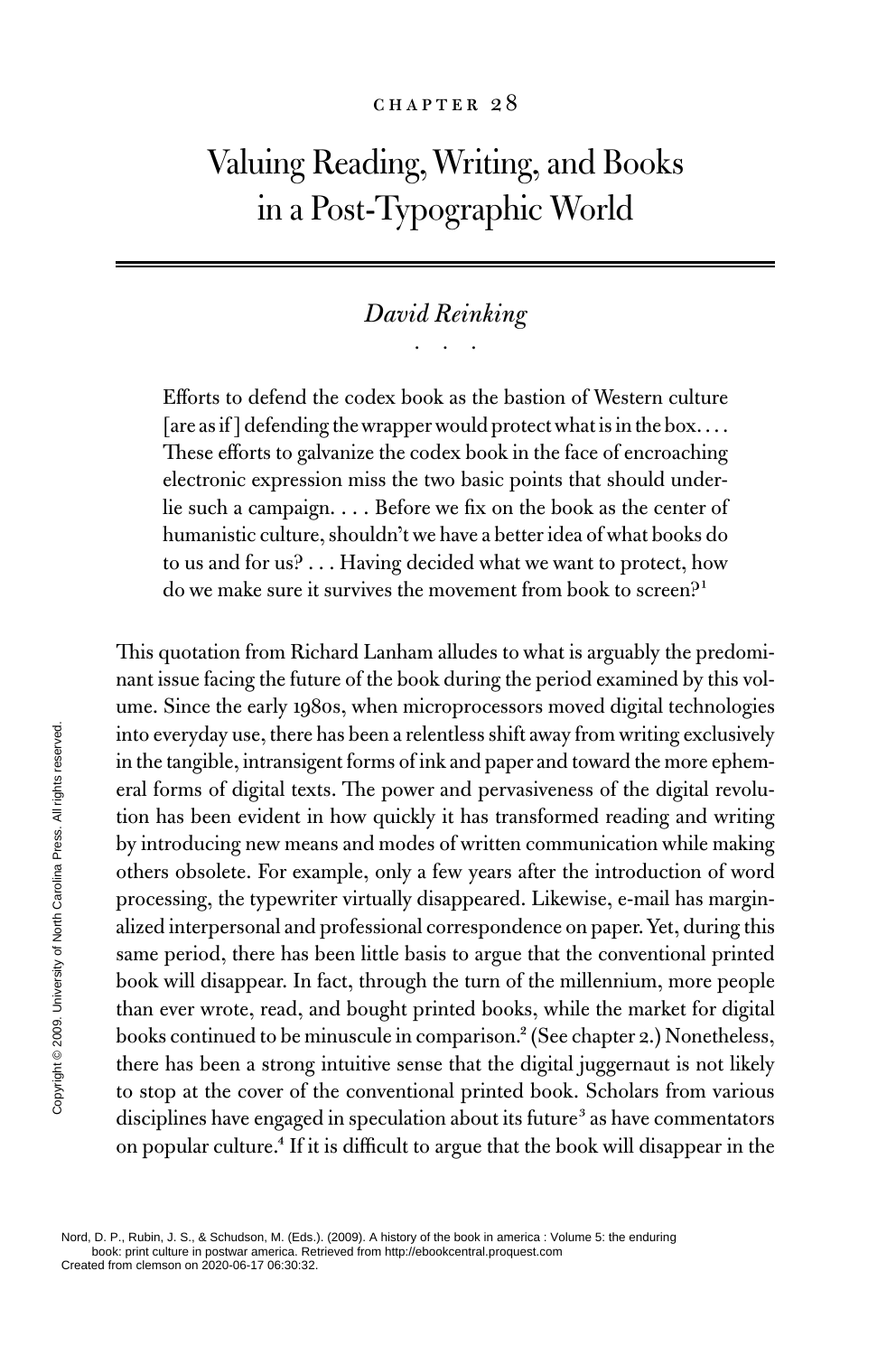future, it is just as difficult to argue that new digital forms of writing and reading will have little effect on its future.

### *A Crisis of Competing Paradigms*

Uncertainty about the future of books might be understood historically as competing paradigms, in which crisis results when old assumptions no longer fit new data and developments.<sup>5</sup> Since the 1980s, there has been increasing evidence that the long-standing premises governing a typographic world do not map easily onto digital forms of reading and writing that define a posttypographic one. For example, traditional conceptions of copyright, intellectual property, and plagiarism are not readily applied to the unprecedented contingencies of disseminating information digitally. A noteworthy example is bestselling author Stephen King's experiment that distributed a novella online, with the somewhat muted support of his publisher. When King subsequently proposed to sell a serialized story online directly to his readers, that experiment became his publisher's worst nightmare. Although King's own commitment to the conventional paradigm's reward structure for writers eventually undermined his plan, others with less to lose—educators, scholars, and librarians have embraced, sometimes militantly, the new freedoms of access and use made possible by digital media. (See chapter 9.)

The breakdown of well-established concepts or the blurring of fundamental categories is also a mark of a period of paradigmatic crisis. For example, the distinction between reader and writer is less clear in a post-typographic world where digital texts tend to be naturally collaborative and interactive.<sup>6</sup> As a case in point, the Institute for the Future of the Book has sponsored several projects that invite readers to interact with scholarly authors who post their preliminary drafts of book manuscripts online, essentially engaging readers in the construction of the book. Even what comprises a book has become less clear. Is the commuter who listens to the digitized text of a book read aloud really experiencing a book or simply an oral performance? Is the CD or DVD accompanying a college textbook a parallel book, an extension of it, or something else? What are the boundaries of the book when the textbook refers to, or its accompanying digital materials offer direct links to, various Web sites? Are e-books downloaded from the Internet and displayed on portable electronic devices with backlit screens still books? Can the device displaying the text be legitimately called a book? Example 12<br>
Solution of the Institute for that invite readers to interval of the Institute for that invite readers to interval of the book. Even we muter who listens to the a book or simply an oral textbook a parallel boo

A technological innovation initiated during the 1990s extends the question further. Reminiscent of the palimpsest in an earlier era when writing materials were scarce and pages were overwritten with new texts, technicians seeking higher resolution for digital texts developed electronic inks embedded on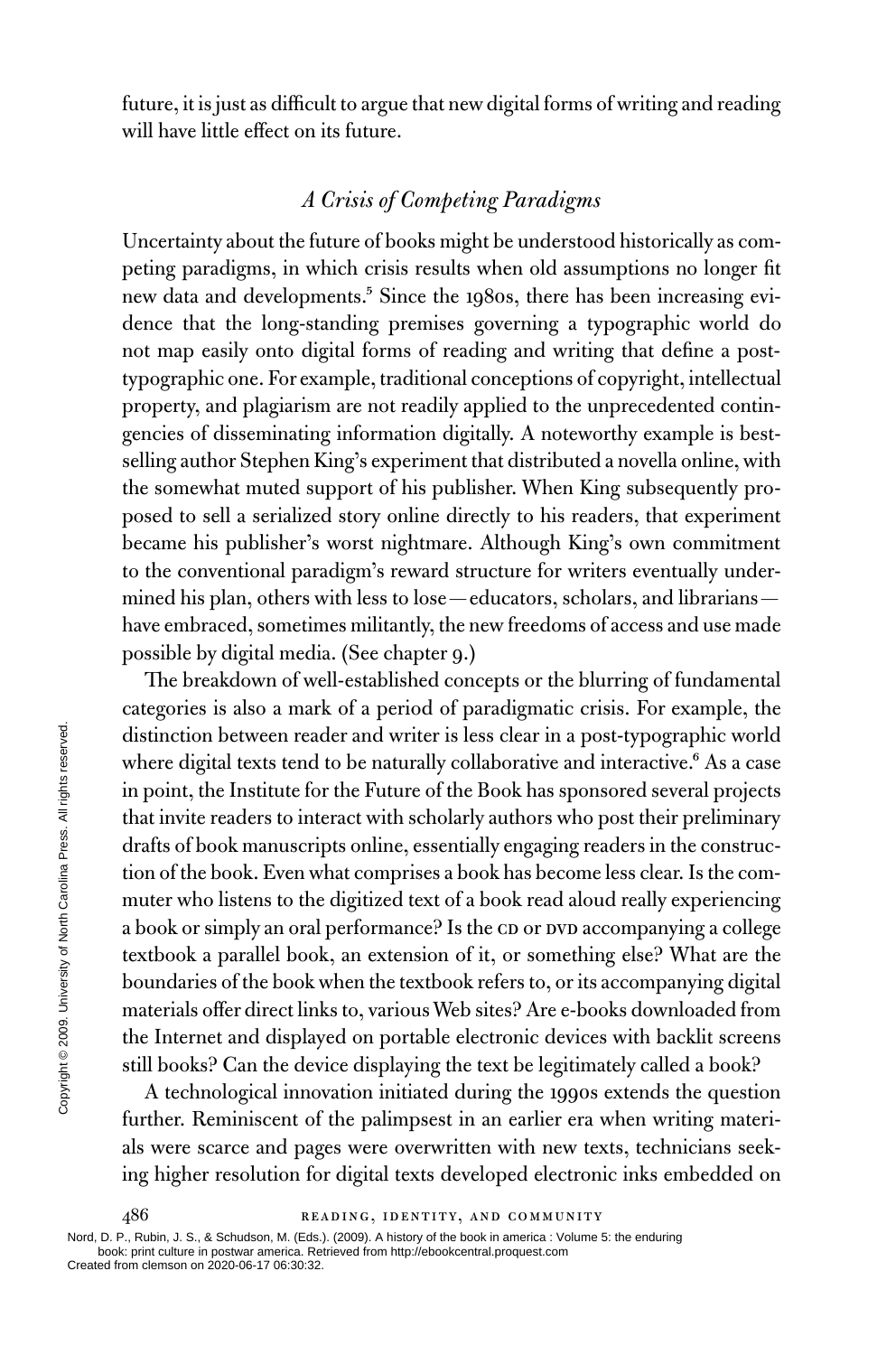

FIGURE 28.1. The Kindle, introduced by Amazon in late 2007, receives and displays electronic books and newspapers on a hand-held screen. Among the claims for the battery-operated wireless device is that, at 10.3 ounces, it is lighter and thinner than a typical paperbook book. Courtesy of Amazon

paperlike pages where a variety of texts could be endlessly reconstituted. In 2007 Amazon.com, the online bookseller, released Kindle, the latest iteration in a string of digital reading devices aimed at moving books from page to screen (fig. 28.1). Using the concept of electronic print, Kindle claimed to have much higher resolution than previous technologies. Further, unlike previous devices, it used wireless cell phone signals to allow readers to download books conveniently in a variety of formats for a fraction of the cost of a printed book. Thus, it has become technologically feasible to imagine that each of us may one day soon own a device that might eventually look much like a conventional printed book but that could become any particular book almost instantaneously. Moreover, such an electronic book, as portable as any printed one, could make use of a variety of digital capabilities, including multimedia displays and links to almost any other texts such as newspapers, journal articles, and reference sources, assuming that these categories remain viable. If such a device becomes widely available and used, what would we call it? A book? Where would the book be? The device itself or some increasingly arbitrary unit of its ever-changing contents? The movementation of the set of the set of the set of the set of the set of the set of the set of the set of the set of the set of the set of the set of the set of the set of the set of the set of the set of the set of th

Lanham's challenge in the introductory quotation is one starting point for addressing such questions and for considering the future of the book in a posttypographic world. Without pretending to offer a comprehensive response, the discussion that follows explores some functions of books (and, more broadly, written communication) in order to consider their future within the paradigmatic shift from a typographic to a post-typographic world. It then examines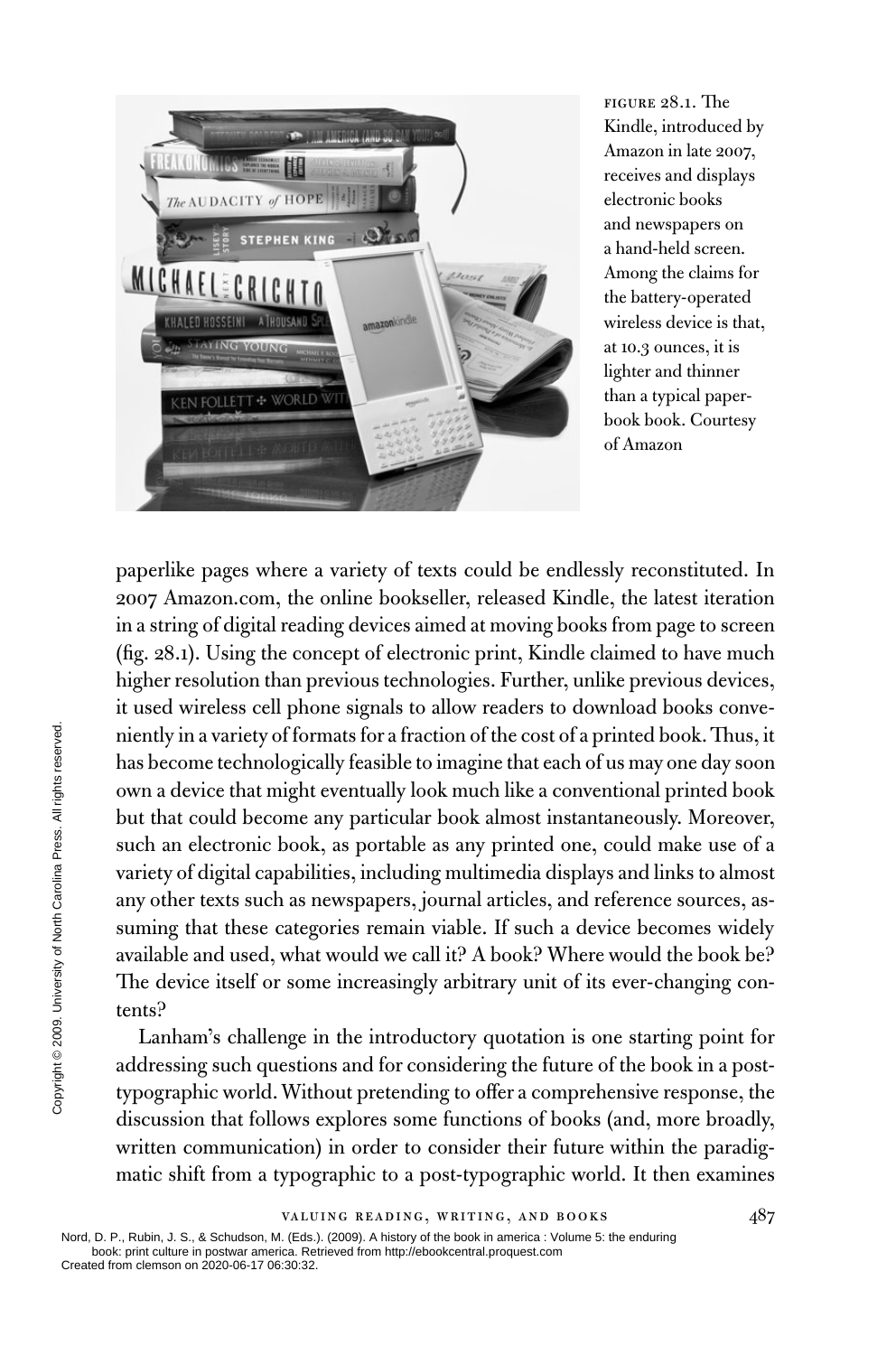what digital texts might do to and for us, emphasizing that the open-ended technologies of digital reading and writing represent an unprecedented opportunity to shape what books will become.

#### *What Does Written Communication Do to Us and for Us?*

Technology has always been intimately connected to modes of reading and writing and to their sociocultural effects. That is, the materials and the means available and widely used to create written texts dictate to some degree the nature of writing and reading and what role they play in shaping culture. Specifically, who writes and who reads what in what way for whom under what conditions and for what purpose are all promoted or constrained, if not strictly determined, by particular technologies of writing. The invention (an appropriately technological term) of the first syntactical writing in the fourth millennium BCE seemed to be prompted by a gradual shift in the rudimentary materials used to record the number of items traded. Later, scribes who wrote texts on scrolls frequently reiterated information because of the difficulty in rewinding the scrolls to review earlier portions of the text.<sup>7</sup> Likewise, available technologies determine the extent to which diverse texts can be created and disseminated, which in turn may influence how readers approach texts. For example, approaches to reading texts may become more *intensive* or *extensive* when technologies make them relatively scarce or more plentiful.8

The important role of material technologies must be tempered, however, with the realization that writing is most fundamentally a tool of the human intellect operating in a social world. Literacy itself in one sense is a technology that may effect changes in intellectual functioning and how individuals relate to society, although the extent of those changes has been the subject of much debate and theoretical speculation.9 This perspective reminds us that, first and foremost, books, as one particular manifestation of written expression, are intellectual tools that serve the building of communities. In whatever form they might take, books, like any means of written communication, must serve our intellectual and social lives while to some extent nudging us in particular directions as a natural by-product of their constituent technologies. Such a view holds in balance the humanists' instinctive bias against technology and the technophile's tendency to value what can be done instead of what might be done to meet wellarticulated communicative and social goals.<sup>10</sup> The realization that writinum<br>
operating in a social word<br>
effect changes in intellect<br>
although the extent of the theoretical speculation."<br>
books, as one particula<br>
tools that serve the build<br>
books, like any means c<br>
a

This view raises an important question about the future of books in a posttypographic world: can the intellectual and community-building functions of the book survive in a digital environment? Apologists for the conventional printed book such as Sven Birkerts have argued that the technological char-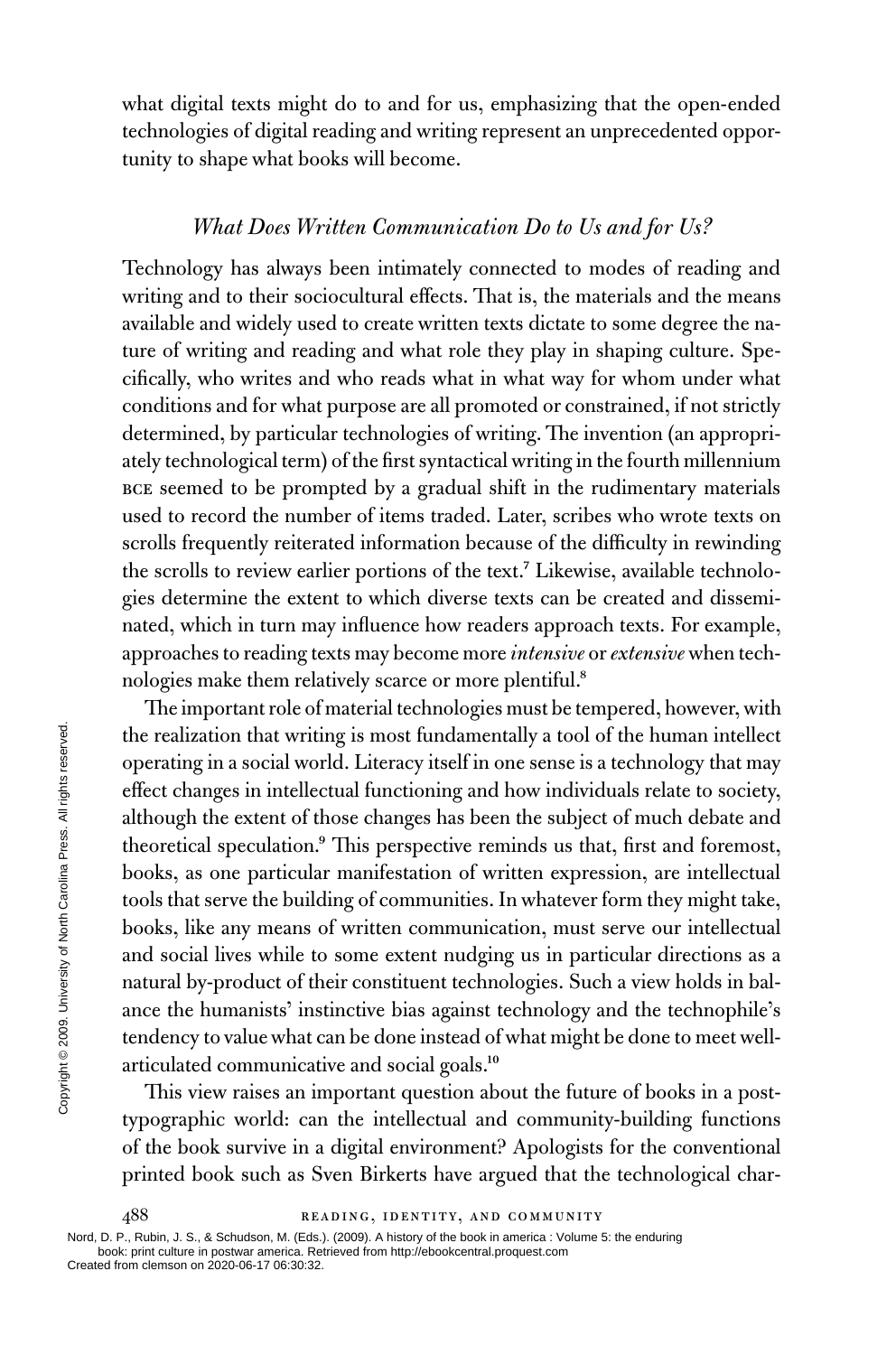acteristics of digital media essentially undermine the fundamental intellectual and sociocultural benefits of conventional books and that those benefits may be irretrievably lost if books move into the digital realm.<sup>11</sup> For example, he argues that the contemplative, personal reflection characteristic of reading books is not readily maintained in digital environments and that a shared cultural foundation is lost. Others such as Jay David Bolter and Allan C. Purves go so far as to suggest that the conventional printed book, while perhaps well suited to creating the monolithic cultural and intellectual traditions of the modern era, is not well suited to the more anarchic and fractionated intellectual and cultural landscape of a postmodern one.<sup>12</sup> In an interesting twist on Orwellian themes, cyberage novelist Neal Stephenson offers a vision of how the multimedia book of the future might be a powerful tool for strategically shaping individual perspective and molding or resisting political movements.<sup>13</sup> In short, to these writers the issue is not whether the book's traditional role in building intellectual and cultural consensus can be moved to the screen, but whether in making that move the book may acquire characteristics more in tune with conditions of the late twentieth and early twenty-first centuries.

Another dimension of what reading and writing do for and to us is that all written texts interrupt the flow of time in the creation of meaning. Unlike speakers and listeners, writers and readers enjoy a temporal space for pause and reflection. Printed texts, especially books, represent this advantage taken to an extreme. A book, or at least the ideal of the book, invites discursive arguments that evolve slowly in their composition; employs abstract forms of language suitable for reflection without the nuance or distraction of diverse perceptual cues; and assumes an active, reflective reader to make sense of it. As Carla Hesse has written, "The critical distinction between 'the book' and other forms of printed matter is not [its] physical form . . . but rather the *mode of temporality* [emphasis in original] . . . which conceives of public communication not as action, but rather as reflection upon action."14 That is not to say that the book's physical form is inconsequential. A book is a physical representation of a circumscribed argument and it travels relatively well as a distinct representation of a particular author's ideas and persona, which has had important historical and sociocultural consequences.15 The book's physical distinctiveness and its portability have extended and reinforced its temporal claim on a well-defined reflective space for individual authors and readers who likewise have well-defined roles in the communicative process.16 From contraction with and assumes an active, r<br>
written, "The critical dis<br>
matter is not [its] physic<br>
signal is moriginal]...which<br>
rather as reflection upon<br>
form is inconsequential.<br>
argument and it travels<br>
lar autho

Digital texts, on the other hand, are naturally inclined to erode this quiet, personal, circumscribed, reflective space, or at least to transform it into a more dynamic form. Digital texts are more naturally spontaneous, "noisy," and ephemeral. They are much easier to produce, disseminate, approach, and re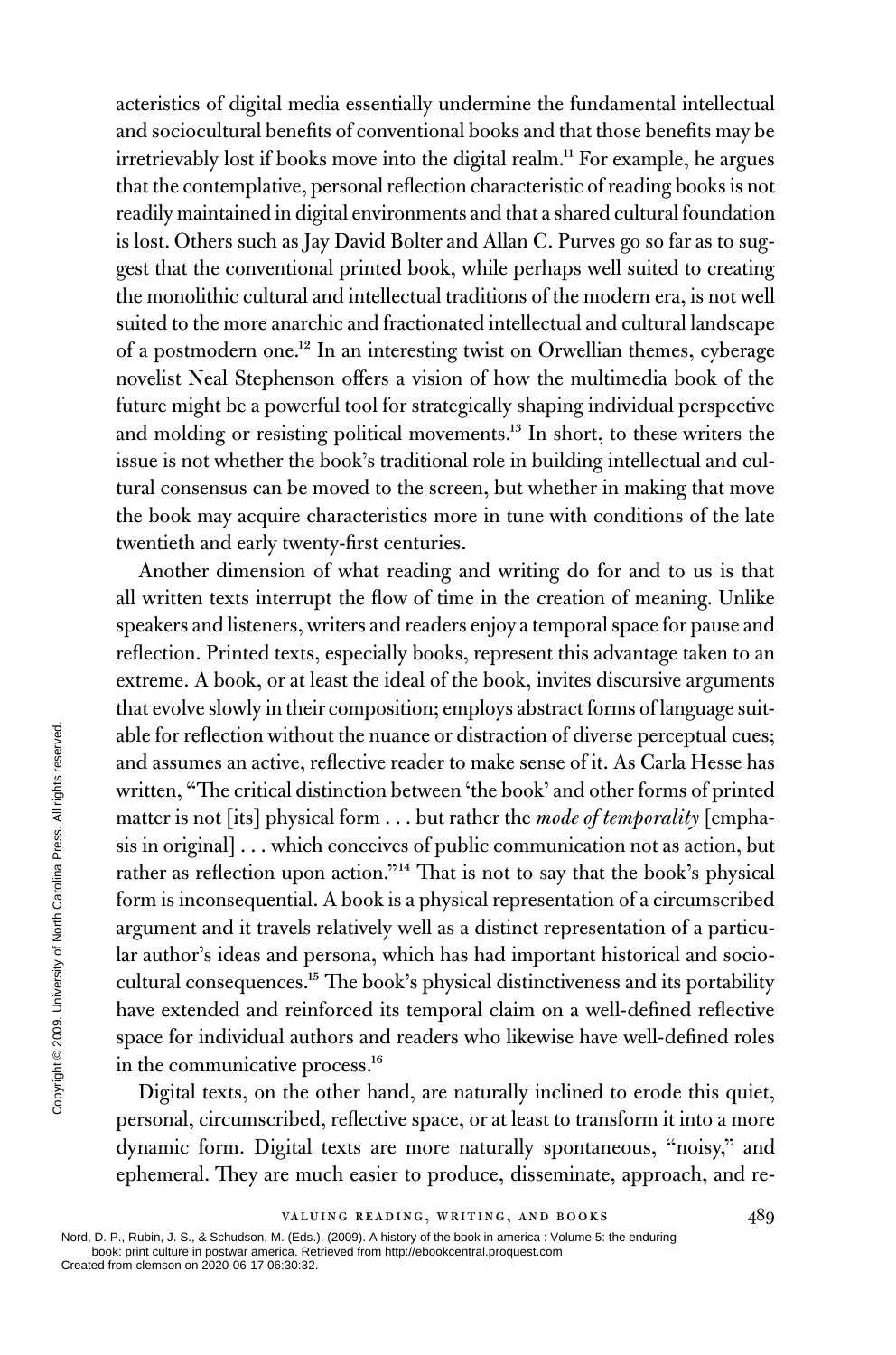vise, and they lack the distinct boundaries that a book entails as a physical and conceptual entity. Further, digital texts naturally invite the use of diverse media and symbol systems, which enriches the diversity of written expression but at the same time complicates and transforms it.<sup>17</sup> All of these characteristics work against the creation of a well-defined conceptual space for reflection with sharp temporal and physical boundaries between authors, readers, and texts. A major issue to consider, then, is whether it is possible, or, more importantly, desirable, to move the book to the screen in a way that preserves its inherent promotion of abstract reflection.

Another relevant dimension of all reading and writing technologies is the degree to which the medium used to display written texts falls on a continuum from fixed to fluid. Fixity and fluidity are defined by three related concepts: malleability, accessibility, and multiplicity, which can be illustrated by comparing prehistoric writing on cave walls in southern France and a Web page on the Internet.<sup>18</sup> The cave writing is high in fixity—it has remained available for millennia—but low in fluidity. It would have required considerable effort for the original writer to revise or update once it was produced (malleability) because the cave is obviously not amenable to the creation of portable (accessibility) copies (multiplicity). Digital texts, on the other hand, have highly tenuous fixity, as anyone who has lost a day's writing to a computer crash can testify, but they have high fluidity. They can readily be copied and disseminated to intellectually and geographically diverse audiences, and they can easily be modified and updated, even perhaps by "unauthorized" (note the dual meaning here) individuals.

Printed materials, most prominently books, have occupied a comfortable, unchallenged niche between these extremes. It might be argued that conventional books and other printed materials will and should survive on that basis. However, an important caveat complicates that argument. That is, this balance, along with its attendant concepts and unexamined assumptions, has been achieved more by default as a natural consequence of print technologies rather than by systematic analysis and conscious manipulation. Elizabeth Eisenstein has argued, for example, that the fixity of texts that accompanied the emergence of print technology in the fifteenth century created a new emphasis on recognizing the individual as an originator of texts, which gave rise to modern concepts of intellectual property, copyright, and plagiarism.19 Unlike print technology, digital technologies are open-ended in how we might imagine them being used to write, read, display, and disseminate textual meaning. As Arthur Ellis noted decades ago, the computer, which makes possible digital texts, is not a singular device with a limited set of applications and capabilities; it is a device that can become almost any device we choose to create.<sup>20</sup> Example the materials, moved.<br>
Example the materials of the streated from clemental books and other However, an important of along with its attendance and a chieved more by defaul than by systematic analy has argued, for

490 READING, IDENTITY, AND COMMUNITY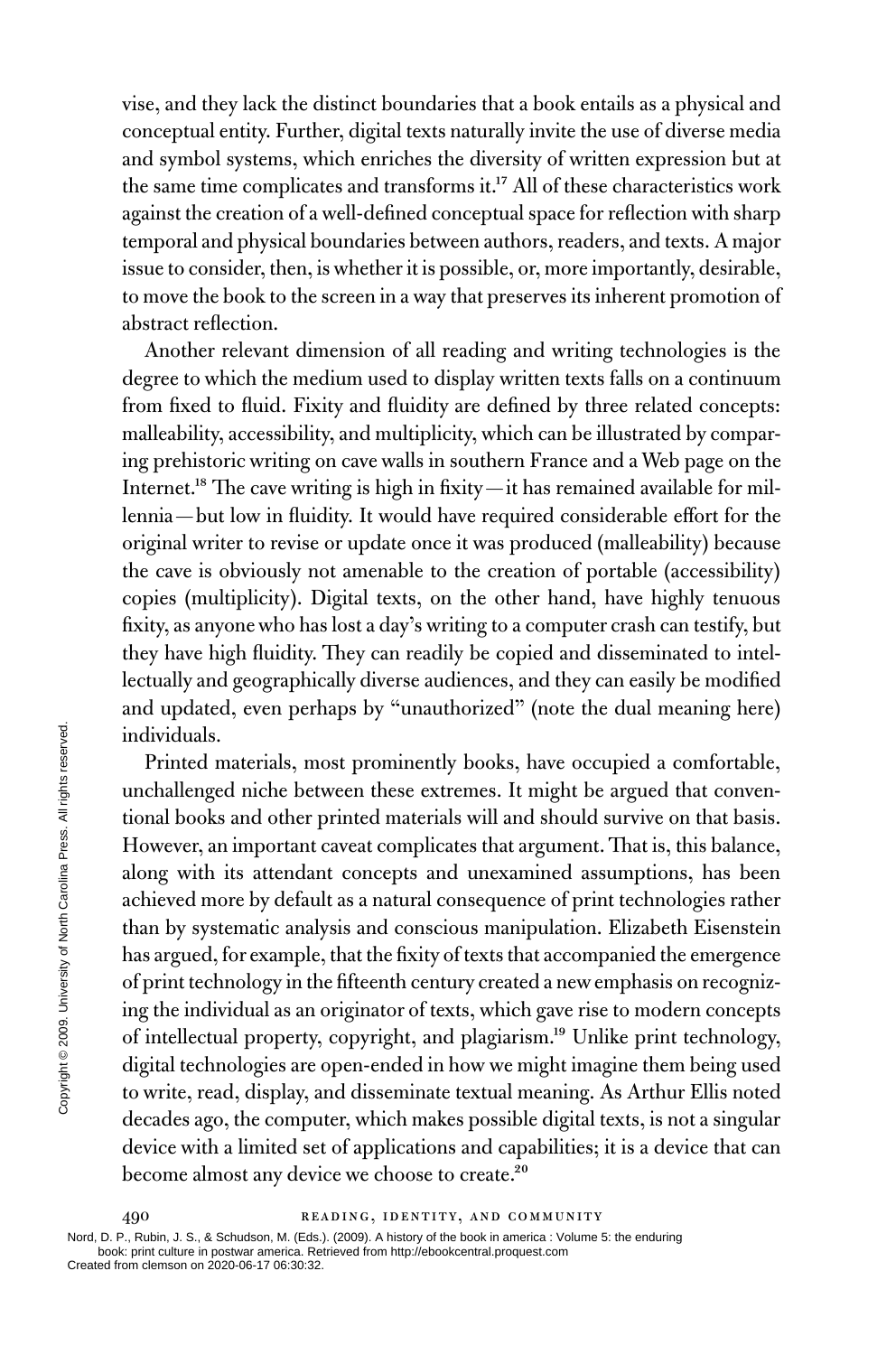Thus, digital technologies, when applied to the recording, storage, retrieval, and dissemination of information, provide a means for imagining a broad expansion or restriction of fixity and fluidity and the attendant concepts of malleability, accessibility, and multiplicity. For example, the development of ASCII code was aimed at standardizing digital texts to improve both fixity and fluidity; encryption programs are aimed, among other things, at restricting multiplicity; and programs that act as "fire walls" are aimed at restricting accessibility. All of these examples are currently less than perfect in their implementation, but they illustrate that digital environments provide an unprecedented opportunity to shape, not simply to inherit, the consequences of a writing technology.

### *What Do Books Do to Us and for Us?*

Among the many possible effects and functions of books, three warrant special attention because they have all entered into the debate about the future of the book. In addition, each leans toward the *ideal* of the book as "the bastion of western culture," in Lanham's words, not as just any collection of information and content that can be placed on pages and bound between two covers. Put another way, what is mainly at issue in considering the future of the book is not whether a phone book, a car repair manual, a hobbyist's guide to planting a garden, or even a set of encyclopedias will survive in book form. Reference works (perhaps soon, even edited volumes such as this one) have already moved significantly into the post-typographic world and will probably continue to do so with relatively little fuss once the economic consequences for authors and publishers are resolved and once devices for gaining access to and reading such texts become more readable and portable. Access to this everyday, practical information has been largely usurped by the Internet. What most matters instead is the ideal of the book as a sociocultural artifact in the sense of Aldous Huxley's observation that "the proper study of mankind is books."21

First, books provide authoritative and reliable information. That characteristic is reflected in popular parlance by expressions such as "he wrote the book on it" or "this is a textbook case." Books are, perhaps along with the academic journal, at least among academics, at the top of the informational food chain. Because, traditionally, books have required considerable time, energy, and resources to produce and disseminate, only the most worthy information is assumed to merit publication as a book. Of course, as has been pointed out by many writers of a postmodern bent, who has decided what is worthy has resulted in a literary canon dominated by dead, white males. One person's appeal to quality is to another a form of censorship. Nonetheless, however imperfect the system may be in deciding who merits inclusion in the grand conversation From comparison on 2020-06-17 06:30:32. Nord, D. P., Rubin, J. S., & Schudson, M. (Eds.)<br>Created from clean Press. Contained the system may be independently all rights respectively.<br>
See the interval of the book as observ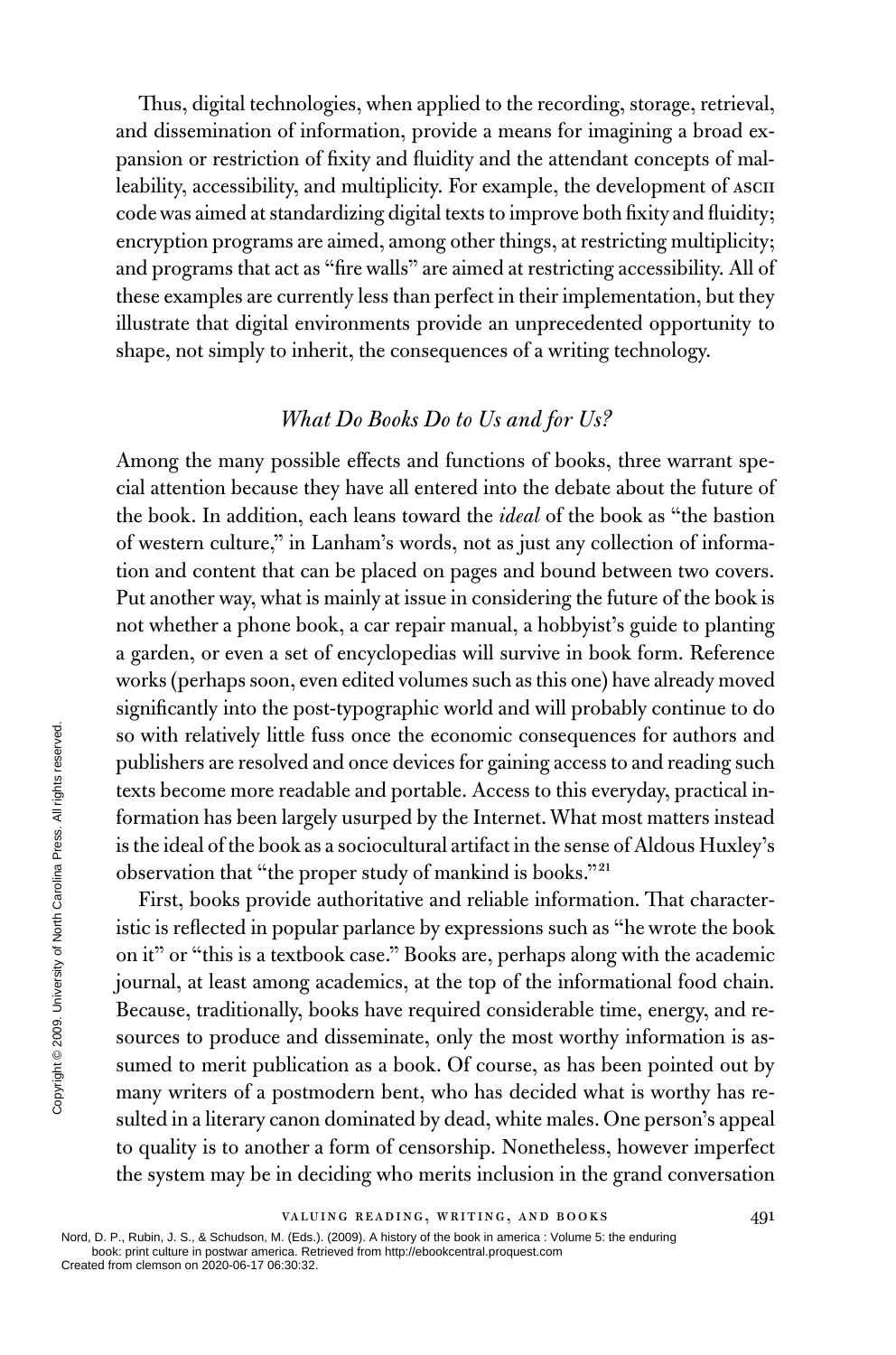of highly regarded texts, book publication has traditionally served as society's arbiter of what is considered worth preserving.

In considering how that value might be affirmed in digital texts, however, it is important to note that this role of the book has eroded beginning in the late twentieth century for reasons that are only indirectly related to the digital revolution. For example, using book publication as a mechanism to establish informational value relies on the relatively slow production of few books written by relatively few authors, which is in turn well suited to a system where publishing houses are relatively small operations run by bookish, intellectual connoisseurs. Today, on the other hand, a few major publishers, controlled by large multinational corporations, select books for publication as much for economic reasons as for their informational or aesthetic value. This emphasis on profit fuels the demand for and the production of a continual supply of new books and authors, which undermines the exclusivity that helped ensure the quality of information.22 (See chapters 2 and 12.)

The shelf life of trade books, as Calvin Trillin put it, "is somewhere between milk and yogurt." In the past thirty years, books have increasingly become a commodity and image-making device (e.g., to launch speaking tours, consulting services, or political campaigns), thus depreciating their capital as an authoritative source. That is not to say that particular books can no longer become influential. Given the surfeit of widely available books, however, influence comes primarily through celebrity status, often achieved, interestingly, through other media. As a result, it might be argued that books, beginning in the late twentieth century, were more likely to reinforce rather than shape the sociocultural landscape. For example, as John Maxwell Hamilton has pointed out, Oprah exerts as much influence on the success of a book as literary critics today, who themselves tend to approach reviewing books approvingly like "a counselor at a self-esteem camp."23 Nonetheless, selling books in a digital environment has offset these trends somewhat. As chapters 5 and 23 note, online book sellers often make available to customers a grass-roots and democratic review process that invites all readers, regardless of status or expertise, to rate and review all books. From clear to the same of the control of the same of the same of the same of the same of the make available to compute  $\frac{2}{5}$  of fset these trends some often make available to compute  $\frac{2}{5}$  books. Not only do books

Not only do books compete with each other in the marketplace; they also must compete with an increasing array of media and activities available for entertainment, recreation, and information. (See tables 12–14.) To television and film, the latter part of the twentieth century saw the addition of various new media such as video game players and a host of computer-based games and activities along with the expansion of other print media such as magazines often aimed at highly specific markets. To compete, publishers have sometimes redesigned books in the image of such media (e.g., textbooks that present informa-

492 READING, IDENTITY, AND COMMUNITY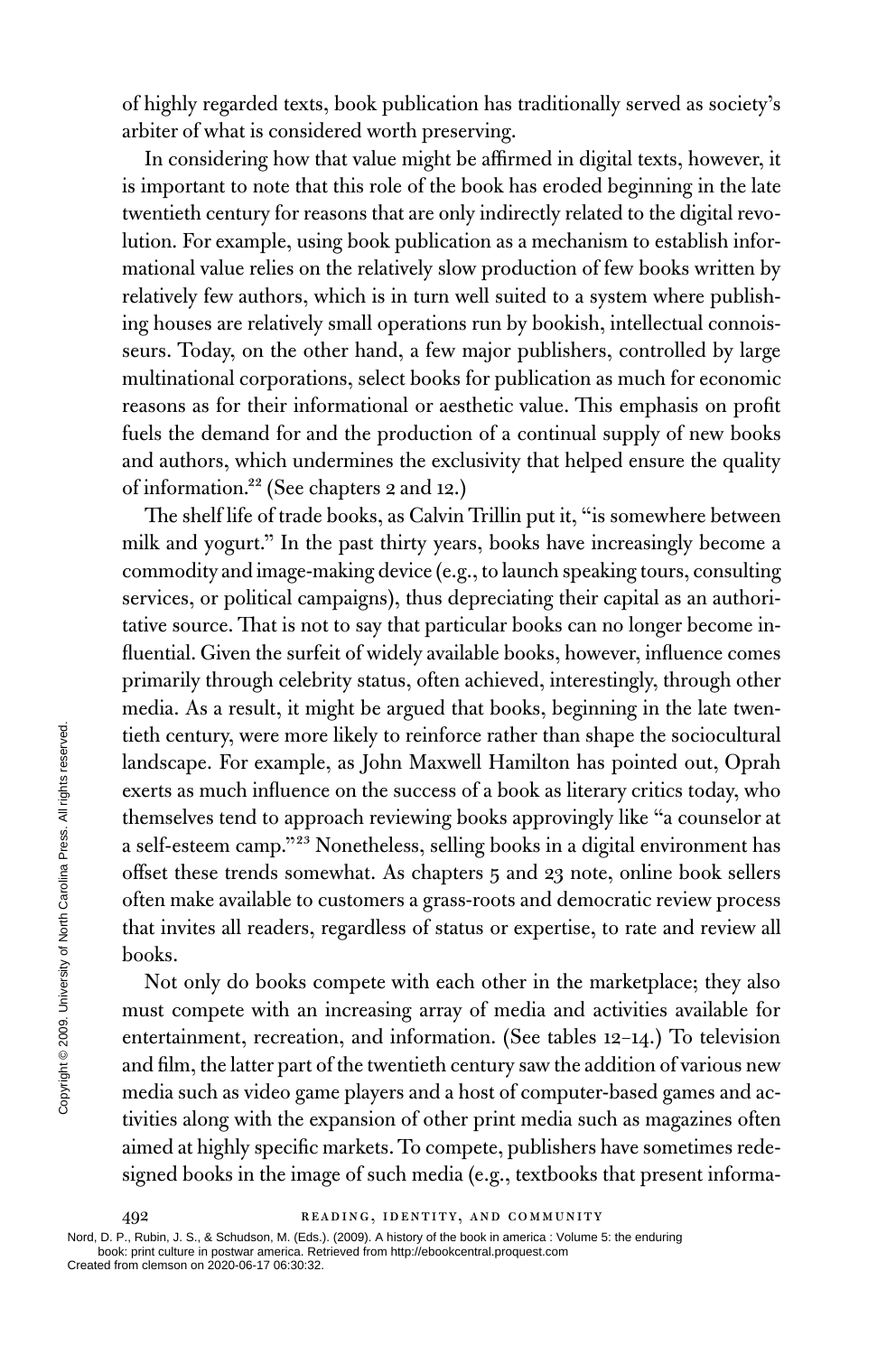tion in formats that resemble magazines), further undermining the ambience of authority the book has traditionally possessed.

Further, at the beginning of the twenty-first century, the slow, deliberate filtering of information that traditionally contributed to the book's authority has also been at odds with the rapid increase in the amount of information generated in all areas of inquiry. In that regard, the digital revolution has been both a cause, by enabling the collection and analysis of prodigious data, and a solution to this increase, by providing a means for rapid and widespread dissemination and ease of access. Gaining access to the most recent information today has been compared to trying to take a sip of water from a fire hose. The academic journal created in the seventeenth century was the first attempt to address the gap between information quality and timeliness.<sup>24</sup> During the most recent period of the book's history, however, even the academic journal has been considered too slow for keeping abreast of developments, especially in the hard sciences where teams of scientists working in laboratories around the world are making discoveries one day that influence their colleagues' work the next. Thus, they use the Internet for information exchange, avoiding the conventional publication process entirely. (See chapters 19 and 20.) If the Internet is the Concorde of information exchange, the conventional academic journal has been a prop plane, and the book has traditionally been an ocean liner. And, just as these modes of travel have their advantages and charms, preserving the conventional book form or thinking about how it might be moved to the screen may depend upon our purposes for reading, writing, and obtaining information.

At the same time, digital sources of information, particularly the Internet, have been much maligned for their unreliability. Simply because one can find much unreliable information in the vast relatively undifferentiated environment of the Internet does not necessarily mean that the authority of a book must inevitably be lost in a digital environment. Some trends indicate otherwise. For example, the burgeoning number of independent online academic journals during the 1990s suggests increasing use of and regard for online information.25 In fact, a more pragmatic and democratic definition of what is considered authoritative is easier to contemplate online. Online information might be validated more explicitly and neutrally than the printed book by revealing its source, who is using it, and how successfully it is being used. Example, the same time, dignominate information of the Internet does not evitably be lost in a digind example, the burgeoning ing the 1990s suggests in fact, a more pragmatic and tative is easier to contenence more explic

Ultimately, as historians of scribal publication have established in a different context, it may be counterproductive, even dangerous, to link the concepts of authority and reliability of information too closely to the technology used to disseminate it. The cues printed forms provide about their validity can be misleading and sometimes require high levels of literacy to decipher.<sup>26</sup> For example, a book issued by a certain publisher may carry a clear set of assumptions about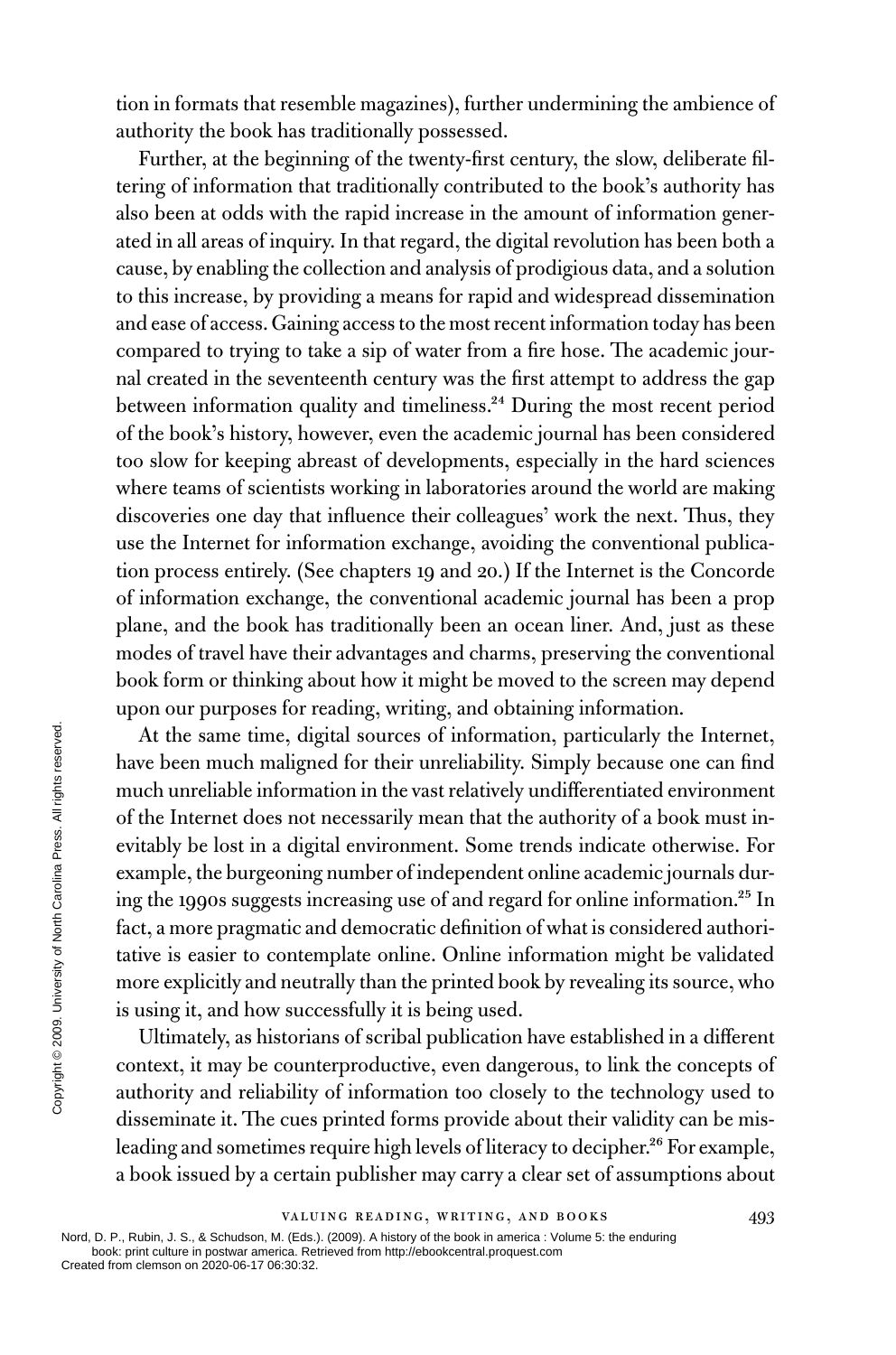its content and the perspectives of its author and its targeted audience. Those who are unaware of the implied biases risk ascribing more authority to the information than it merits. This example is a subtle one compared to the more insidious efforts of some political and religious groups to elevate the stature of their ideas by publishing books that purposefully hide the author's or sponsoring group's identity. Mature readers seeking information on the Internet today may, of necessity, be wary and careful to evaluate and confirm the information they find. In that sense, books in the typographic world have been akin to the eminent lecturer to whom authority has been ascribed, but the dominant metaphor of the post-typographic world may be the seminar in which the authority and reliability of ideas are forged in the crucible of an inclusive debate. Such debates, however, are also occurring on the Internet about conventional printed books.

Second, books are a valued form of aesthetic expression and pleasure. Throughout history, books have represented highly valued aesthetic qualities in both appearance and content, which are intertwined with their ability to evoke pleasurable emotional responses. The book is perhaps the quintessential objet d'art that has descended through the centuries as a unique blend of form, content, function, and evocativeness. We are simultaneously the offspring and the progenitors of the impulses exercised in the exquisitely illuminated manuscripts of the medieval scriptorium. The religious zeal that glorified the content of the book by devoting much attention to its appearance remained evident in the period examined by this volume, although in muted form. The leatherbound classics or the aesthetic values exercised in the careful selection of fonts and layout by publishers such as Alfred Knopf are not as evident as they once were, but most readers continue to feel a strong affinity to the sensuous experience of a physically well-crafted and visually appealing book, the latter being especially evident in books for children. Likewise, what psychologists refer to as "paired associate learning" accounts for the fact that many readers associate the material form of the book with a lifetime of pleasurable experience, although that association may be giving way to a generation of readers absorbed in electronic media.<sup>27</sup> The often-cited pleasure of reading an absorbing and aesthetically pleasing book in bed, on the beach, or on a long flight may be secondary to the book's role as an intellectual tool and a cultural artifact, but it is real and must figure into speculation about if and how those qualities might be transferred to the screen, at least in the short term. From classics or the ae:<br>
and layout by publisher<br>
were, but most readers  $\overline{c}$ <br>
expecially evident in boo<br>
as "paired associate lea<br>
ciate the material form o<br>
though that association<br>
in electronic media.<sup>27</sup> T<br>
aes

Thus, the computer or other electronic devices for reading may need to be radically transformed. Computers during the 1980s and 1990s, with their Rube Goldberg configuration of plastic boxes, wires, and connectors, had virtually no aesthetic appeal, let alone portability. The desktop computer, as a device for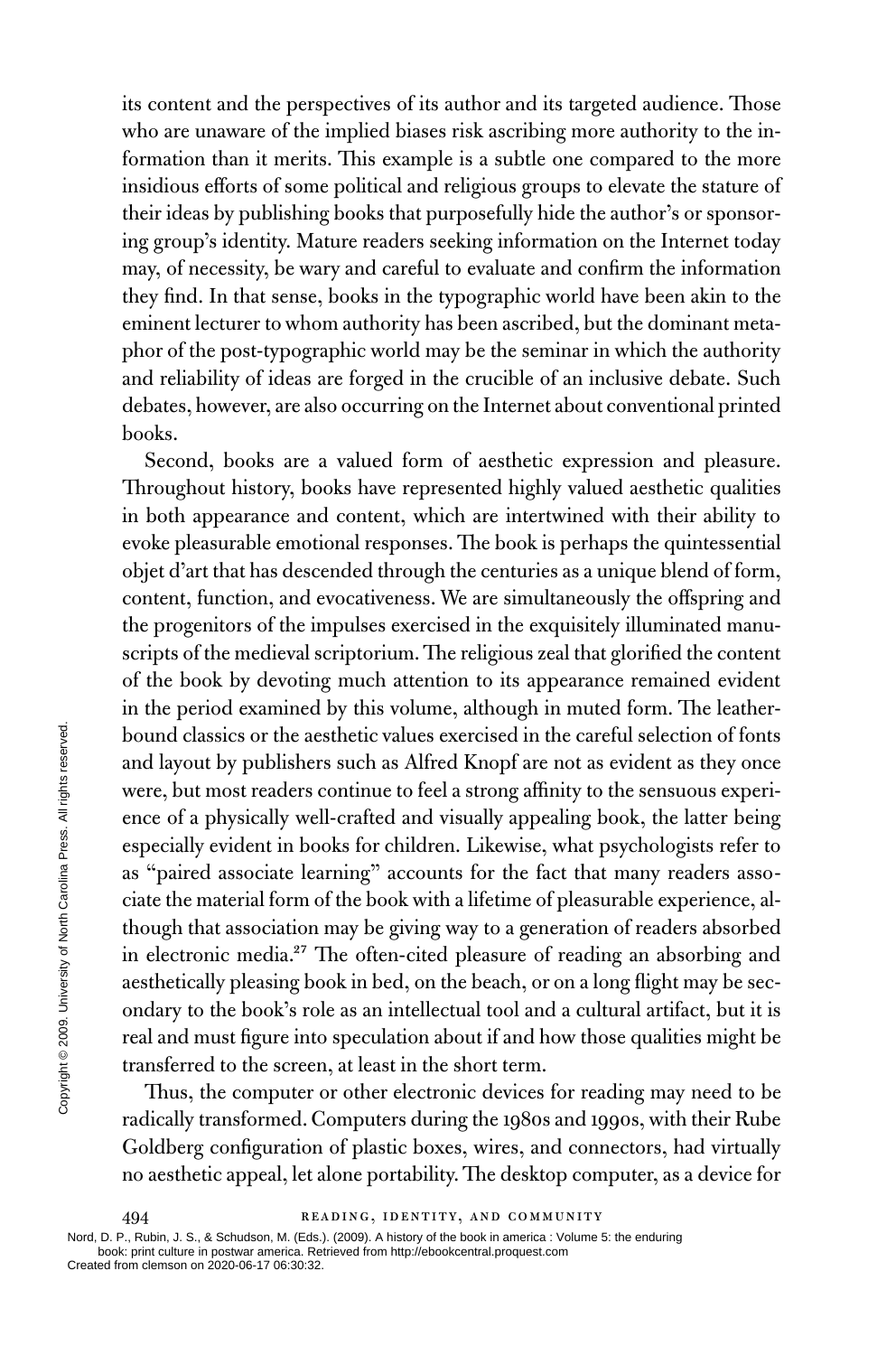reading books at least, has been compared to polyester, the miracle fabric of the 1960s. Functionally, polyester was everything a fabric should be, but few wore it. Early in the new millennium, however, there have been signs that computer manufacturers are moving beyond beefing up the internal power of their machines and discovering what automobile companies had discovered much earlier: style sells. For example, Apple Computer's history of developing attractive minimalist styles for its computers and visually engaging user interfaces has received accolades for aesthetics as much as for technological prowess. Likewise, as Alberto Manguel has argued, there has always been a strong melding of ergonomic and aesthetic influences in determining the shape and form of devices for reading.<sup>28</sup> Consistent with that tradition, since late in the twentieth century various digital devices referred to as e-books have been designed and marketed with the aim of capturing the ergonomic convenience and readability of conventional printed books while capitalizing on the capabilities of the computer, including downloading the text of conventional books through existing electronic networks. It is not difficult to imagine that eventually an aesthetic dimension may be associated with such devices.

A more complex issue for the future of the book is whether written narrative, most prominently the modern novel, can move from the page to the screen. Will aesthetically pleasing and engaging narratives emerge in digital environments, and if so, will they supersede the conventional narrative forms of the book? Written narratives in books are implicitly linear with no overt participation of the reader in the story, which is a natural consequence of the book's physical form and the assumption that independent readers will read pages sequentially. There are many examples of writers who have created nonlinear and more participatory narratives in books, ranging from James Joyce to writers of choose-your-own-adventure books for children. However, such writers are writing against the grain of a book's form, and there are limits to how far such attempts can go given the technology of the book.29 Digital environments, on the other hand, more naturally invite nonlinear narratives in which a reader may participate more actively in determining where the story might lead. Several writers have experimented with hypertextual narratives, and some, such as Janet Murray, have begun to reflect on what the poetics of digital narrative might entail.30 None of these experiments has achieved widespread critical acclaim or popular appeal, but that may mean only that these efforts are incunabular. Example 12 and more participatory of choose-your-own-adv writing against the grain<br>
writing against the grain<br>
tempts can go given the the other hand, more n<br>
may participate more ac<br>
eral writers have experim<br>
Janet Murr

In the final analysis, those who have experimented with digital forms of narrative may be like sculptors who have been given a new stone, or type of clay, or metal in which to work, or, more accurately, like sculptors who have been given all three in a way that invites using them to integrate each one into multimedia constructions. Inevitably, aesthetic expression will emerge regardless of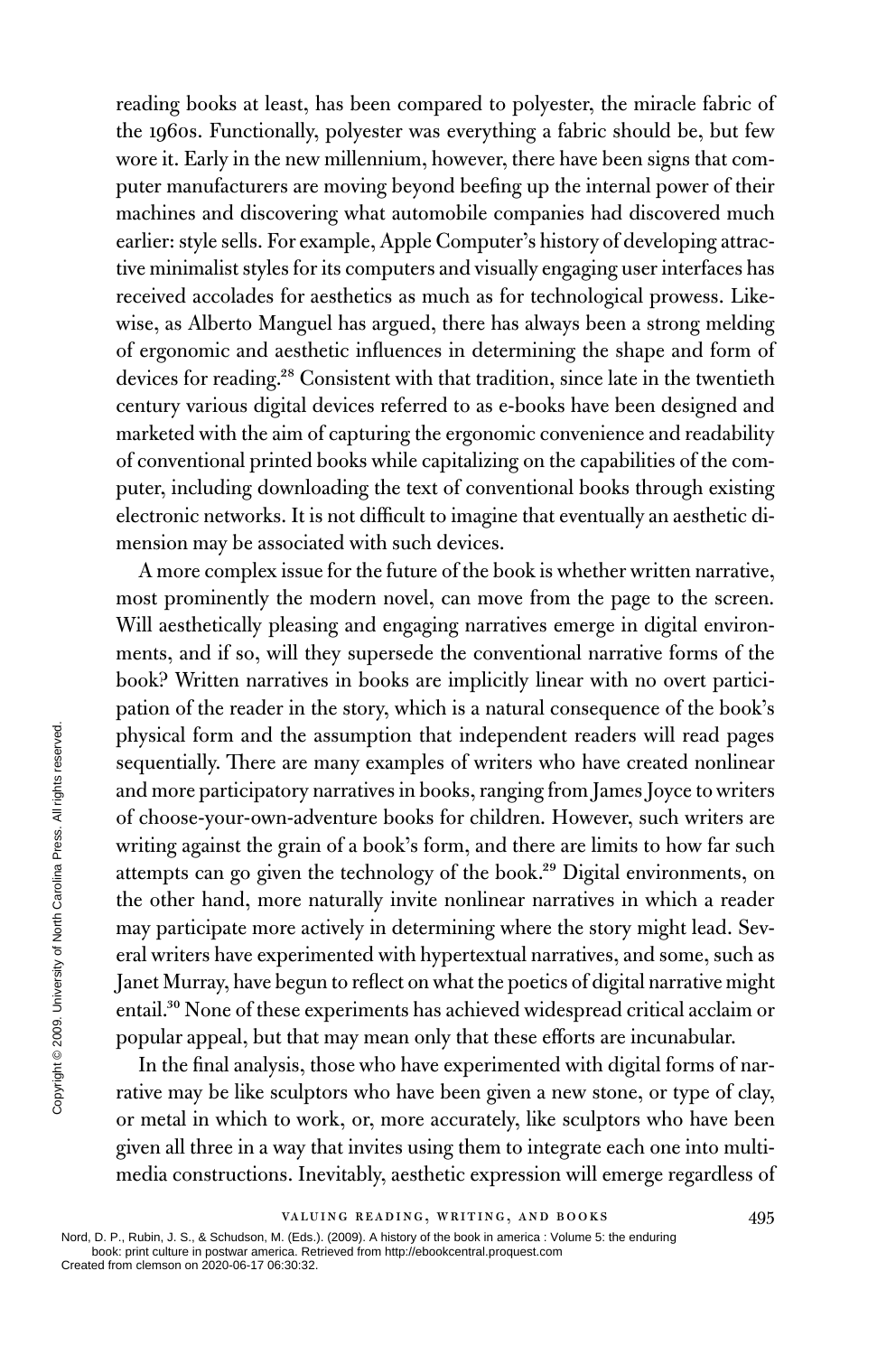the particular technologies of writing and reading that come to be widely accepted, and it is unreasonable to argue that the book in printed form holds the deed on the aesthetics of narrative, especially if, as some have argued, narrative is hard-wired into the human psyche.<sup>31</sup> Nonetheless, the psychological and social dimensions of experiencing narrative may naturally vary between the conventional book form and evolving digital forms. For example, the printed novel described as a page-turner can reduce the space for reflection during reading to nil, much as does an action movie, which led Bolter to characterize its readers as engaged in "anti-reading."32 Likewise, the capabilities of digital media invite writers to create sensually rich narratives that unfold at the whims of readers (or viewers) who are engaged in a participatory, as opposed to a reflective, space. The extreme of this form of narrative has been imagined in science fiction as virtual realities where participants occupy the personas of avatars within imaginary worlds. Recent attempts to create such virtual realities on the Internet such as *Second Life* may be only crude precursors to that vision, although, for now, these virtual worlds do not seem compatible with the so-called serious novel that inspires rereading and reflection.

Finally, the book is a genre of writing that encourages authoritative, linear, serious, and abstract arguments. Sitting down to write a book has meant invoking a different perspective from writing a letter, an editorial, a short story, or a journal article. One obvious difference is that the author of a book sits longer. A defining characteristic of the book is that it is the longest form of a single textual document. Not coincidentally, because in a typographic world length correlates with importance, it has also been the most prestigious genre for those who believe they have something worthwhile to contribute to the necessarily limited collection of published discourse. Consequently, writing a book encourages a single-mindedness of purpose and confers on authors a sense of authority that readers in turn accord them.

For example, the academic thesis might be thought of as the model for the ideal of a book in a cultural sense. Advancing a thesis, perspective, or interpretation has been, in fact, the justification for writing a nonfiction book that aspires to be important and influential. That typically means making an argument sustained by as much supportive ammunition as can be mustered, with the assumption, of course, that others can write their own books if they wish to challenge one's thesis. Tentativeness, self-doubt, and inhibition are seen as signs of weakness that may undermine an author's case for publication and for the legitimacy of his or her ideas. Likewise, identifying the limitations or counterarguments to one's thesis is usually grudging if it occurs at all. Instead, readers of books are left primarily to their own resources to test the veracity of an author's message, typically by seeking out and reading other books addressing the same Example the primarity of this transfer of the same of the same of the same of the same of the same of the same of the same of the same of  $\frac{2}{5}$  and  $\frac{2}{5}$  and  $\frac{2}{5}$  and  $\frac{2}{5}$  and  $\frac{2}{5}$  and  $\frac{2}{5}$  and

496 READING, IDENTITY, AND COMMUNITY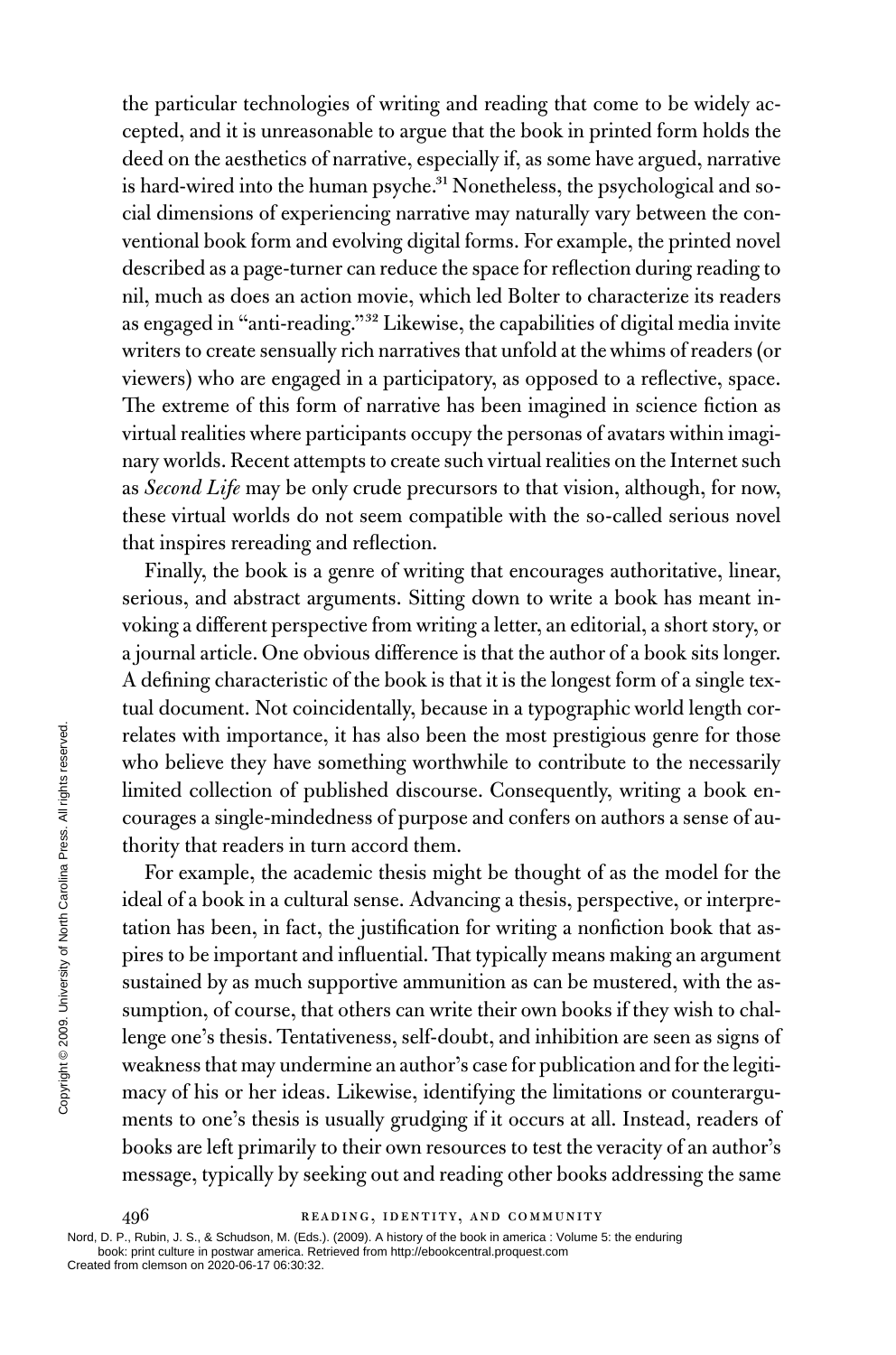topic. The authoritative single-mindedness of the author who has been judged worthy of book publication also breeds a seriousness of purpose in writing and reading such books. Levity has not been prototypical to the cultural ideal of a book, and even when it is, it tends to take more culturally honored (i.e., serious) forms such as satire. The seriousness, even reverence, that accompanies the book as a physical object was poignantly illustrated in a scene from the 1989 movie *Dead Poets Society* when John Keating, a teacher at an exclusive prep school, directs his nonplussed students to rip out the scholarly preface from their poetry books and to toss the pages into a waste can. The scene works because the audience shares the students' hesitation in carrying out such an irreverent act. A reverence toward books and a seriousness that it evokes are clearly socially constructed stances, but these stances are reinforced by the technological constraints associated with writing, producing, disseminating, accessing, and reading books.

In addition, authors of books typically employ a linear logic and organization presented as a hierarchy of main topics and subtopics. The book as a genre of writing conforms to its physical form by having a beginning, middle, and end. Such writing takes much discipline to rein in the natural tendency to think by association, and the book is the highest and most discursive expression of that discipline. Readers are not necessarily expected to read only linearly, the index being a concession to nonlinear reading. Even so, nonlinear reading is in one sense an affront to the author's efforts to develop a logical thesis.

The book genre also naturally privileges the abstract over the concrete, because linguistic information in the form of the printed alphanumeric code takes center stage. Although there are books that foreground more concrete graphical information, the writer of a book does not typically start by searching through a file of pictures, maps, or diagrams. The ideal of the book is distinctly nonvisual in the sense that readers are expected to look *through* the text on the page, not *at* it, in search of deeper meanings. Or, as one writer has put it, the text is "the crystal goblet that contains the wine of meaning."33 Thus, the ideal of the book gravitates toward the abstract and the discursive and tends to encourage a philosophical stance rather than a rhetorical one. Created from clearly and comfortable<br>
Created from clearly and content of deeper<br>  $\frac{2}{3}$  and it, in search of deeper<br>
crystal goblet that conta<br>
gravitates toward the abs<br>
sophical stance rather the These characteristi

These characteristics of the book genre have come to be culturally valued and might be cited as responses to the question of what books do to us and for us. But deciding which, if any, of these characteristics we wish to preserve if the book moves from page to screen is a more complex issue. Most fundamentally at issue is whether these characteristics are valued because they have become familiar and comfortable ways of conceptualizing writing and reading books or because they provide some inherent advantages over an alternative set of characteristics that might be imagined. What would be gained or lost if the book genre

VALUING READING, WRITING, AND BOOKS 497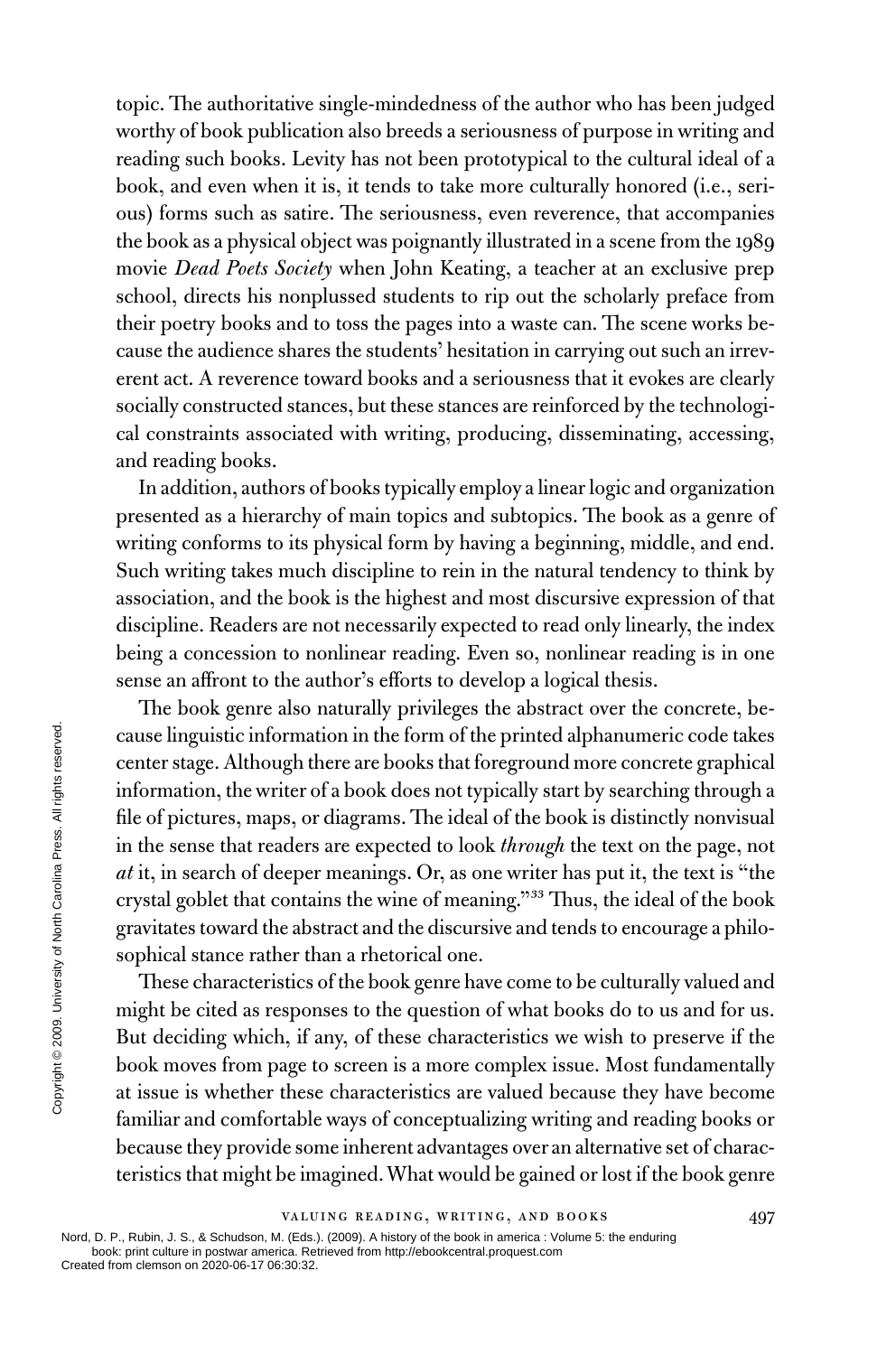were transformed online to become less authoritative, less serious, less linear and hierarchical, and less abstract? Are the cogent arguments of a strongly argued, linearly constructed, and seriously presented thesis inherently better than an equivocal, divergent, exploration that does not take itself too seriously?

These are more than rhetorical questions, because digital texts offer many technological capabilities that have potential to undermine the traditionally valued characteristics of the book as a genre. Digital texts are more naturally multivocal dialogues that resist the authoritative stance that is more natural when writers know that they are necessarily isolated from readers. For example, one wonders what the subtle effects on writing might be of the now common practice of authors adding their e-mail addresses to their publications. Similarly, the greater malleability of digital texts encourages an enlightened tentativeness that in turn encourages the testing of ideas in an interactive forum where revisions are always occurring. Thus, a writer in a digital environment is more likely to take the stance of writing to understand rather than writing to be understood. Digital texts also blur the physical and consequently the conceptual boundaries between texts, thus merging the lone author as idea maker into a vast network of competing ideas and perspectives. These qualities, when coupled with the ease of making associational links with diverse texts, create an environment that is more conducive to nonlinear writing and thinking. They also encourage authors to engage in a creative playfulness uncharacteristic of books. The digression, the caveat, and the epigram may be the mortar for building digital genres.<sup>34</sup>

In addition, the screen is a much more visually oriented environment for writing.<sup>35</sup> Indeed, it is possible to imagine an author of a digital text starting with and foregrounding graphical information that might include animation, sound effects, speech, and video. Digital texts naturally inspire a visual rhetoric that moves alphanumeric text more to the margins. That it does is evidenced by the movement in the late twentieth century to include visual literacy in the educational curriculum.<sup>36</sup> The post-typographic emphasis on the visual has already reflected back upon printed forms. A clear example is *Wired* magazine, which emerged as an intentional hybrid bridging the typographic and posttypographic world in the 1990s. In a visual sense, it is the textual equivalent of a heavy metal band, replete with graphical representations that overtly compete with the alphanumeric textual content. Writing.<sup>35</sup> Indeed, it is p<br>with and foregrounding<br>sound effects, speech, at<br>that moves alphanumer:<br>by the movement in the<br>educational curriculum.<br>ready reflected back up<br>which emerged as an in<br>typographic world in th<br>a

All this is to say that there is a major disjuncture between the natural tendencies created by the technologies of the conventional printed book and the emerging forms of writing that are most natural to digital environments. Trying to maintain some of the valued qualities of the book genre in a digital environment may mean that books in a post-typographic world will be sojourners in an increasingly alien land. It remains to be seen what qualities will endure, what

498 READING, IDENTITY, AND COMMUNITY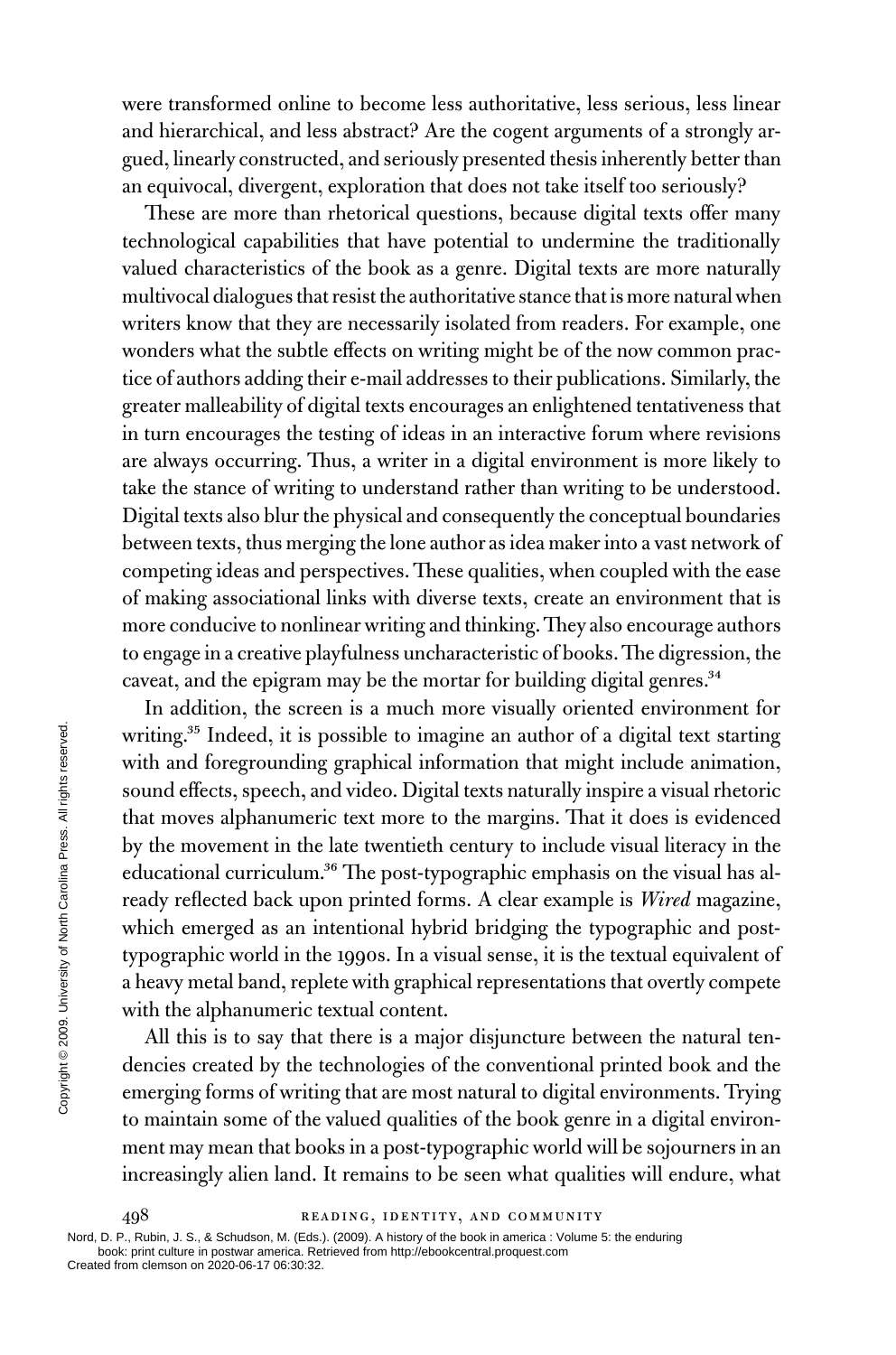qualities will fade, and what will become of the conventional book in a posttypographic world.

#### *Valuing Backward and Forward*

Lanham's challenge is framed to look backward at what the printed book has offered culturally and then to invite us to consider what we value and what we might endeavor to preserve in the future. However, there is a complementary perspective that might help to shape the future of the book. We could take stock of the unique capabilities of digital texts as they are gradually being unveiled and then consider how those capabilities might be applied to compensate for the printed book's limitations—limitations that are perhaps revealed only now that the status of the book has been challenged by other possibilities.

That is, instead of beginning in the past, we could begin in the present or foreseeable future. We could ask, What do digital texts do, or what are they likely to do, to us and for us? Once we discover what we value or might value from the writing technologies of the post-typographic world, we might contemplate how to improve upon the forms of the passing typographic one. That exercise might lead us to imagine creating many kinds of books or multiple forms of the same book that are written or read differently by individuals in particular circumstances. To cite a current example, a conventional printed book read aloud to a child who sits on a parent's lap creates one type of positive experience; however, the same book, when the parent is unavailable, provides different, but nonetheless important benefits, when read by a child independently on the computer screen where a click results in an audio pronunciation of any unfamiliar word.

The reason it is possible to consider these and other types of writing and reading experiences is that for the first time in history the technologies available for writing and reading allow us to consider quite broadly what characteristics and capabilities of written communication we value under particular circumstances and, accordingly, to implement them. Texts made possible by digital technologies make available options of unprecedented range and power, thus enabling us to engineer the reading and writing experience for multiple purposes. Example the computer screen<br>
in the computer screen<br>
unfamiliar word.<br>
The reason it is poss<br>
reading experiences is the<br>
for writing and reading a<br>
and capabilities of writt<br>
stances and, according<br>
technologies make ava

But, in this new freedom there is ambiguity and perhaps a sense of loss. The concept of "bookness" may need to become more broadly conceptual and less associated with a physical manifestation of print technology. This shift may be difficult. Not only do digital technologies provide many new options for thinking about books, but there are few models for using those options purposefully. Likewise, in this period of uncertainty between a latent typographic and emerg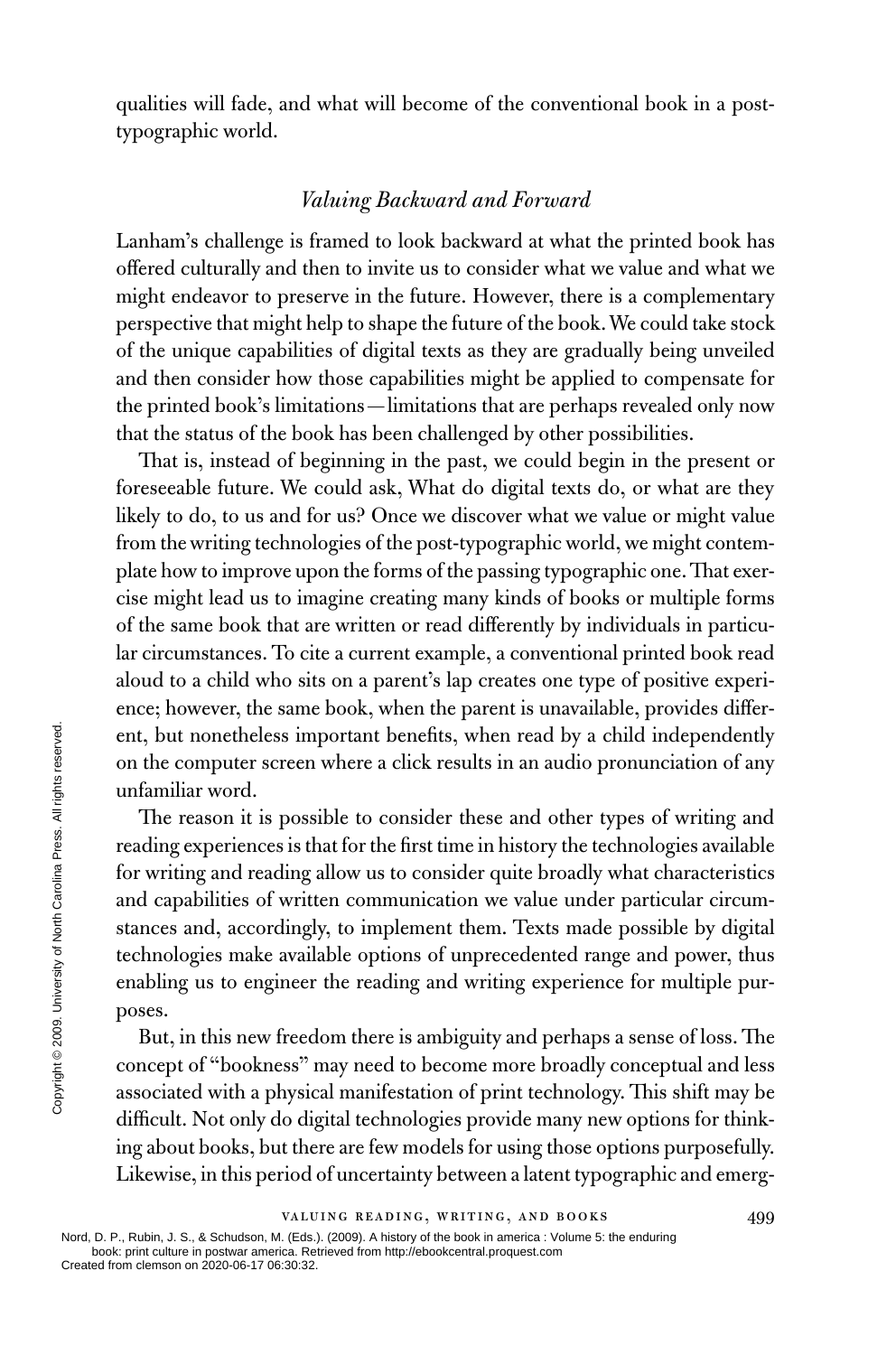ing post-typographic world, we have only a vague sense of what we might value beyond those qualities traditionally associated with books. Like any new technology, however, the ultimate effects and forms of a new writing technology take time to develop. Anxious novelists were not waiting in the wings for the printing press to appear. They emerged only after the technology of print was established and better understood and after audiences for creative fiction were available.

One way to confront that ambiguity is to seek a middle ground between the old and the new. As the capabilities and potentialities of the digital texts emerge, we can apply them to furthering what we have always valued with familiar tasks and contexts. For example, the digital, multimedia encyclopedias, which at the end of the twentieth century became commonly available in schools, quickly replaced printed encyclopedias. These digital encyclopedias were readily accepted, in part, because they represented something familiar (i.e., an authoritative collection of diverse information that might be used for a school report) and something new that clearly enhanced previous capabilities (e.g., rapidly automatic Boolean searches for keywords within articles). At the same time they naturally evoked new possibilities (e.g., How might a video clip enhance a report and how might reports be constructed differently?). Likewise, the conventional printed volumes of the encyclopedia morphed in the twenty-first century into Wikipedia, a relatively new post-typographic source of textual information that valued immediacy and a democratic vetting of accuracy and reliability at the expense of fixity and privileged interpretation. That application would not have evolved into a popular, if not definitive, source of information if it did not serve real, valuable informational needs.

As this example illustrates, seeing positive possibilities and potential futures is more difficult when the focus is exclusively on what we have valued and what we want to preserve of the past. It is also more difficult if we reject the possibility that the future might in some sense be better. It is especially difficult when digital texts are seen mainly as a threat to the long-standing values instantiated by printed books. Such views are especially shortsighted given that the traditional cultural and intellectual values embodied by printed books have been eroding steadily, independent of the digital revolution. In that sense, it might even be argued that moving the book into a post-typographic digital environment could be its salvation. That is, the possibility of preserving the concept of a printed book at least as a viable category of literate expression in a posttypographic world may lead to a more explicit understanding of its advantages and limitations as a genre and as a technology of writing and reading. Doing so will require addressing a complex array of social, cultural, economic, political, and legal issues and challenges that are likely to be resolved only through innovation and ad hoc attempts to experiment with new possibilities. In the final Created from clemson on 2020-06-17 06:30:32. Copyright © 2009. University of North Carolina Press. All rights reserved.

500 READING, IDENTITY, AND COMMUNITY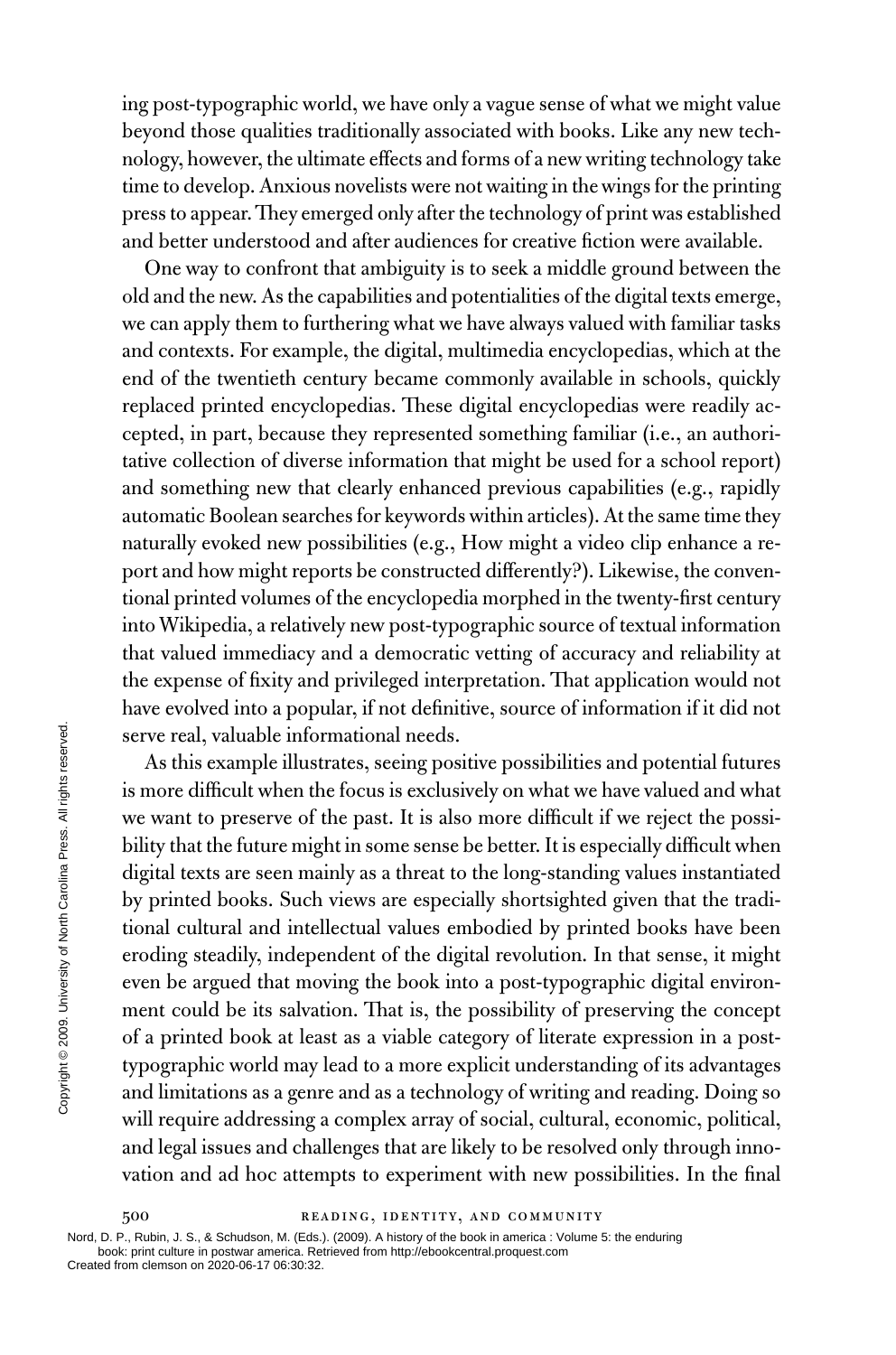analysis, the issue of what should be valued in reading, writing, and books in a post-typographic world is not strictly a question of preserving and honoring the textual forms that we have known and that have served us for so long. Instead, it involves relishing the opportunity to enhance literate experience with the new technological options now at hand.